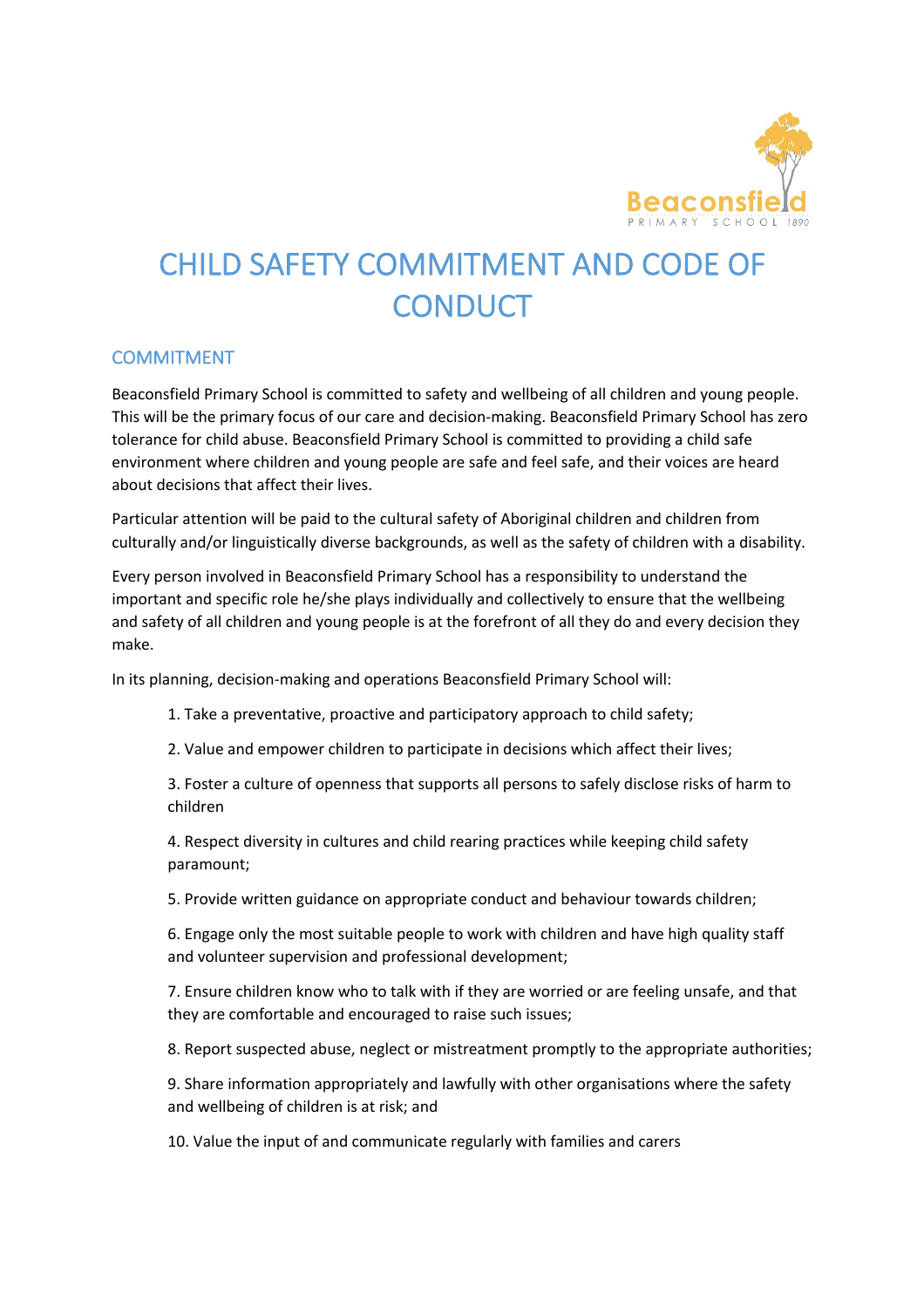## CODE OF CONDUCT

Beaconsfield Primary School is committed to the safety and wellbeing of children and young people. Our school community recognises the importance of, and a responsibility for, ensuring our school is a safe, supportive and enriching environment which respects and fosters the dignity and self-esteem of children and young people, and enables them to thrive in their learning and development.

This Code of Conduct aims to protect children and reduce any opportunities for child abuse or harm to occur. It also assists in understanding how to avoid or better manage risky behaviours and situations. It is intended to complement child protection legislation, Department policy, school policies and procedures and professional standards, codes or ethics as these apply to staff and other personnel. The Principal and school leaders of Beaconsfield Primary School will support implementation and monitoring of the Code of Conduct, and will plan, implement and monitor arrangements to provide inclusive, safe and orderly schools and other learning environments. The Principal and school leaders of Beaconsfield Primary School will also provide information and support to enable the Code of Conduct to operate effectively. All staff, contractors, volunteers and any other member of the school community involved in child related work are required to comply with the Code of Conduct by observing expectations for appropriate behaviour below. The Code of Conduct applies in all school situations, including school camps and in the use of digital technology and social media.

### Acceptable behaviours

As staff, volunteers, contractors, and any other member of the school community involved in child related work individually, we are responsible for supporting and promoting the safety of children by:

- upholding the school's statement of commitment to child safety at all times
- treating students and families in the school community with respect both within the school environment and outside the school environment as part of normal social and community activities.
- listening and responding to the views and concerns of students, particularly if they are telling you that they or another child has been abused or that they are worried about their safety/the safety of another child
- promoting the cultural safety, participation and empowerment of Aboriginal and Torres Strait Islander students
- promoting the cultural safety, participation and empowerment of students with culturally and/or linguistically diverse backgrounds
- promoting the safety, participation and empowerment of students with a disability
- reporting any allegations of child abuse or other child safety concerns to the school's leadership
- understanding and complying with all reporting or disclosure obligations (including mandatory reporting) as they relate to protecting children from harm or abuse.
- if child abuse is suspected, ensuring as quickly as possible that the student(s) are safe and protected from harm.

### Unacceptable behaviours

As staff, volunteers, contractors, and any other member of the school community involved in child related work we must not:

- ignore or disregard any concerns, suspicions or disclosures of child abuse
- develop a relationship with any student that could be seen as favouritism or amount to 'grooming' behaviour (for example, offering gifts)